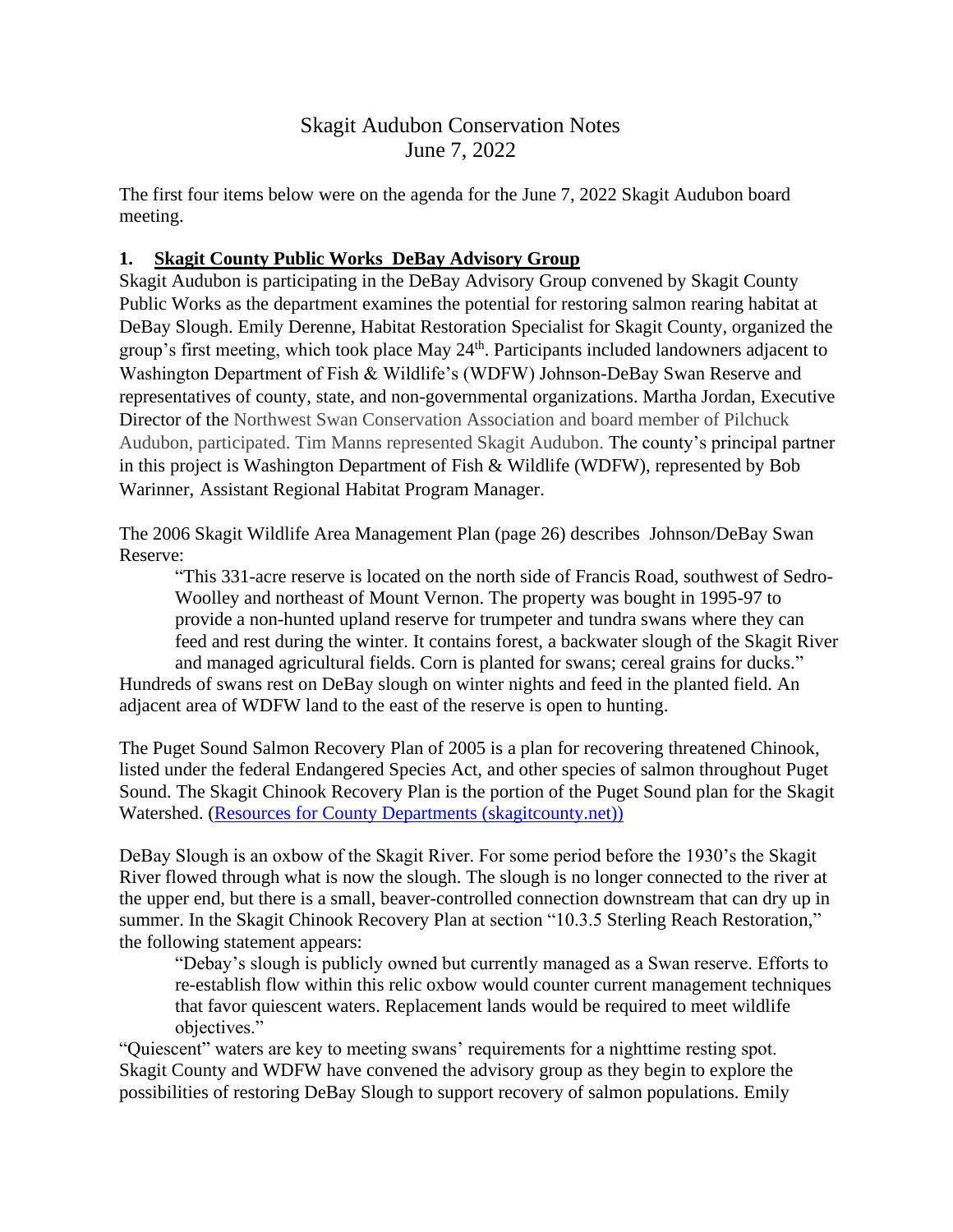Derenne's meeting notes from May  $24<sup>th</sup>$  summarize the project: "The overall purpose of the study is to evaluate if there are restoration opportunities to improve juvenile chinook rearing habitat in the context of the site, its neighbors, and all species that depend on DeBay Slough ... If the team determines that there are possibilities, they will advance them to conceptual design, then preliminary design and permitting, then final design, then construction. If things go smoothly, a project could get built in 2027. Current funding only goes through conceptual design phase." Fisheries scientists long ago determined that one of the important limiting factors in chinook and other salmon recovery is the lack of sufficient habitat away from the river's main channel where the young fish can rest and gain size before continuing to the ocean.

The project website [\(DeBays Slough Restoration Project \(skagitcounty.net\)\)](https://www.skagitcounty.net/Departments/PublicWorksSurfaceWaterManagement/DeBays.htm) states:

"**The objective of this project is to support juvenile Chinook rearing by redesigning the culvert under DeBays Island Road and improving the connection of the slough to the Skagit River.** This project is being led by Skagit County with Washington Department of Fish and Wildlife as a key partner. A feasibility study is currently underway. If proposed actions are determined to be feasible, the next step will be to create alternatives for evaluation. Approximately three alternatives will be examined and ranked by cost, feasibility, preservation of swan habitat, Chinook recovery, farmland impacts, and other metrics. The preliminary design will be created and used to request funding to construct the project."

At the May 24<sup>th</sup> meeting and elsewhere it was stated that there is no intention to reconnect the slough to the Skagit River at the slough's upper end; that is, reestablishing flow through the slough is not the goal. Restoring the slough to a state supportive of salmon would not necessarily be incompatible with having the "quiescent" waters favored by swans.

The next meeting of the advisory group will be in August. As of this writing in early June, the May 24<sup>th</sup> meeting minutes are not on the project website. If you would like to read them, contact Tim Manns (bctm@fidalgo.net).

### 2. **Skagit County's Shoreline Master Program**

On May 23rd, Skagit County Planning & Development Services (PDS) staff and contractor Dan Nickel from the Watershed Company briefed the County Commissioners on proposed modifications to the draft Shoreline Master Program (SMP) to address the public demand for considering climate change impacts, particularly sea level rise. This followed an earlier briefing at which the Commissioners reacted to strong public input by directing PDS to modify the draft revision and periodic update of the SMP. The SMP covers policies and regulations on river, lake and marine shoreline use and development in the unincorporated parts of Skagit County. Skagit Audubon submitted comments earlier about the lack of attention to sea level rise, inadequate attention to preventing and removing hard armoring of shorelines, and several other problems. At the May 23rd meeting, Dan Nickel outlined five fairly minor policy changes calling for sea level rise "to be considered" in shoreline management decisions, for certain measures to be taken "when feasible", etc. Nickel and the PDS staff propose these minor improvements at this stage so that the completion of the long-overdue update of the SMP can be completed and passed on to the Department of Ecology for its review and approval. They propose that, rather than waiting for the required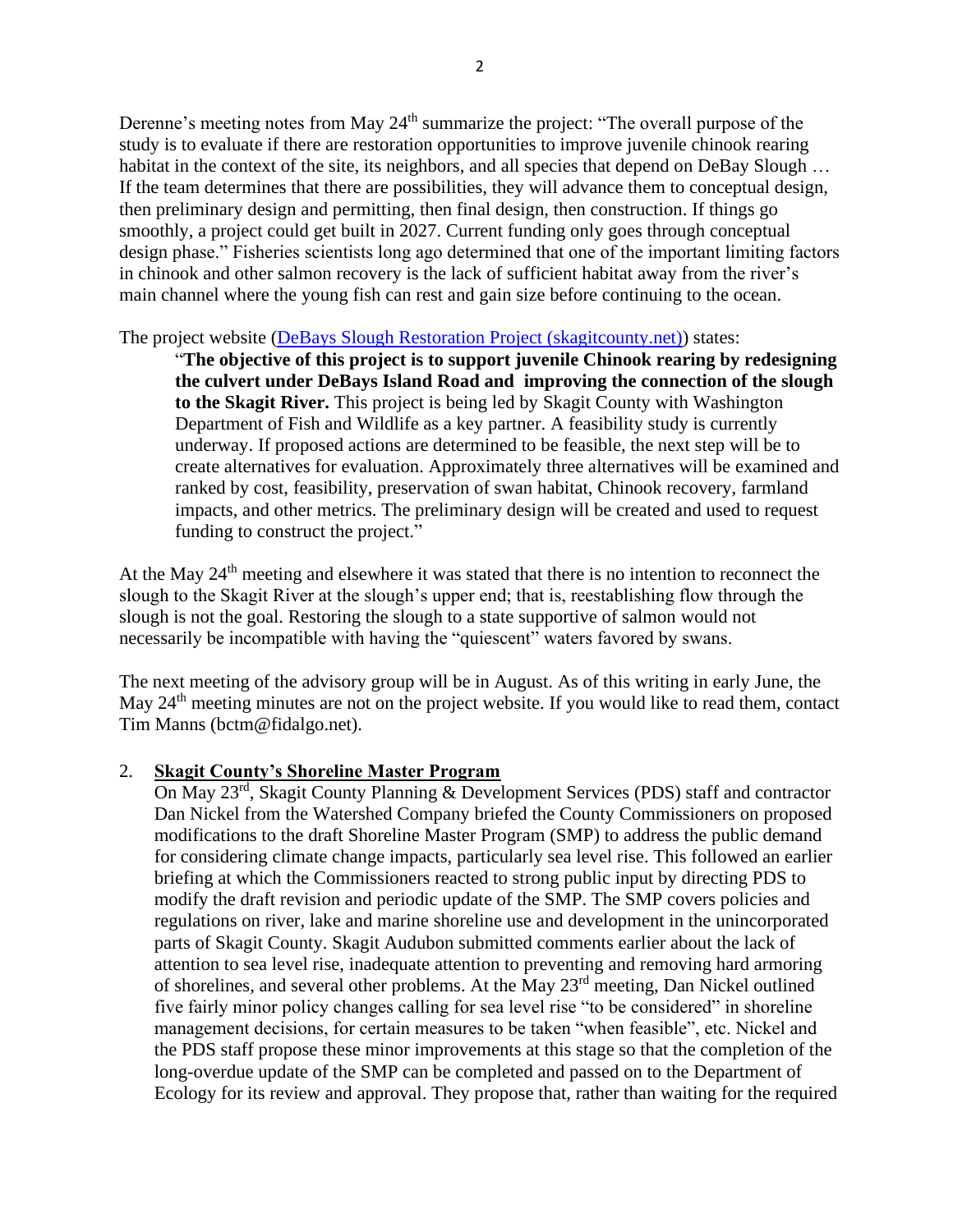next 8-year update of the SMP, staff apply for a Department of Ecology grant to fund the study and analysis needed for more comprehensively incorporating sea level rise considerations in the SMP. Nickel said that this process and the necessary public involvement would take several years. Addressing sea level rise was a major point in the comments from Skagit Audubon Society, other conservation groups, and the Swinomish Tribe though there were other important improvements needed as well. The Department of Ecology review will include another opportunity for public comment on the draft Shoreline Master Program and another chance to emphasize the importance of seriously addressing sea level rise as other counties and municipalities have already done.

#### 3**. Carbon Capture Foundation tree planting project**

Building on experience with the Carbon Capture Foundation this past fall and winter, Skagit Audubon will work with the foundation to encourage other Audubon chapters west of the Cascades to participate in this tree planting initiative. Here's background from the April Conservation Notes:

"Late last year the Carbon Capture Foundation [\(https://www.thecarboncapturefoundation.org/\)](https://www.thecarboncapturefoundation.org/), based in Longview, WA, contacted Skagit Audubon offering to donate trees to landowners willing to plant them to sequester carbon. Skagit Audubon extended this offer to its members and anyone else interested. For this first round, ten property owners participated and received 375 trees of six native species including several selected specifically for providing food for birds. Discussions with the foundation led to introductions to Skagit Fisheries Enhancement Group and Skagit Land Trust, which then received approximately 1500 trees donated by the foundation to use in their large planting projects. This is enabling restoration plantings which otherwise had no funding source. We anticipate another call later this year for people interested in receiving trees to plant on their property. We will also help introduce the Foundation to other Audubon chapters. National Audubon has for some years had an active program encouraging chapters to encourage planting native species to provide food and habitat for birds and to combat climate change. The Carbon Capture Foundation provides one avenue for advancing this Audubon goal."

#### **4. Osprey nest platform on MJB property in Anacortes**

An osprey pair is nesting on the platform erected at the northeast corner of the land belonging to MJB Properties LLC being developed along the Anacortes waterfront. As certain other birds, ospreys take readily to nesting opportunities people provide whether deliberately or inadvertently. A half century ago a pair of 100-foot towers were built on this property to illuminate nighttime construction of modular housing. These housing units were then shipped to Alaska to accommodate workers building the Trans-Alaska Oil Pipeline System. For many subsequent years, ospreys nested atop the towers and became a familiar sight to observant Anacortians. Decades later, development plans called for removing the towers. The demolition permit which the city issued to MJB Properties in 2020 required erecting a replacement nest platform without specifying when or where. Last fall the towers came down and concern grew that the replacement nest site would not be erected before the ospreys returned this spring. Maybe it was MJB's plan all along or maybe it was the result of many Anacortians contacting the developer and the city government, but suddenly there was a platform atop a pole in the northeast corner of the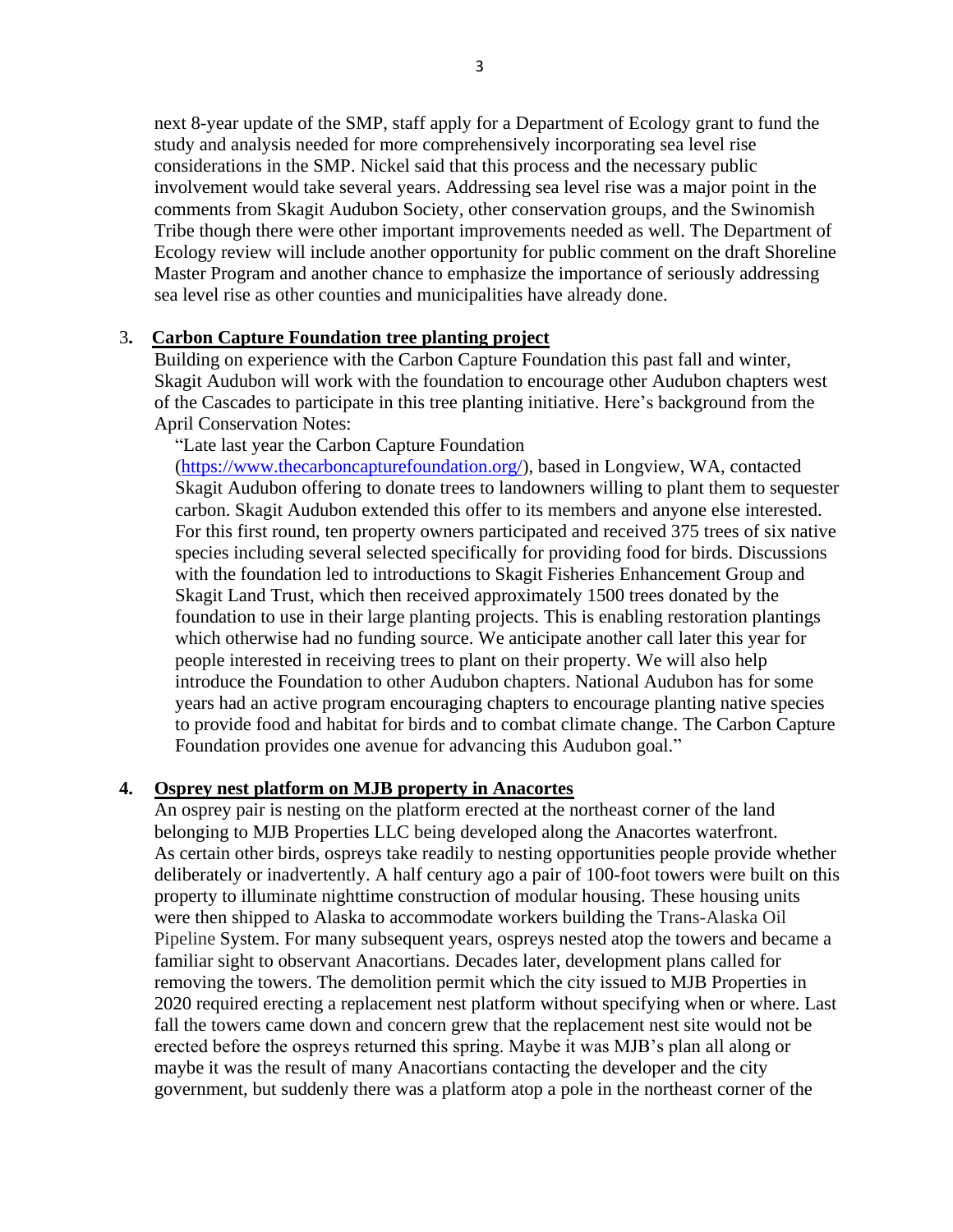property with an osprey pair in residence. There is a good view of the nest platform from the Thrive Community Fitness parking lot and a distant view from the dock at Seafarers' Park. You will see the platform atop a pole close to the south side of the Northwest Educational Service District building. Thank you to all who helped achieve this outcome just in time for the ospreys' return.

## **More Issues of Interest to Skagit Audubon**

### **1. Grip Road gravel mine hearing July 11**

Please see the April 2022 Conservation Notes, page 5, item number 4 for background on this issue. This proposed mine has real potential to degrade the Samish River and its tributaries and the habitat they provide for salmon, birds, and other wildlife. There are also very significant concerns related to safety on the area roads the gravel trucks would use. From the website of Central Samish Valley Neighbors:

"**The Public Hearing for the Mining Special Use Permit is now scheduled** for July 11, and it may be continued on to July 12, if necessary. This hearing is very important – the County needs to hear from you! Please plan on attending. This will be the last opportunity to express your concerns about the mine. The hearing will be before the Skagit County Hearing Examiner, and he will decide what kind of limitations to put on the mining activities and gravel trucking, based on information he hears from the County, the applicant (Miles Sand and Gravel) **and us, the public!"**

See the Central Samish Valley Neighbors website for more information and suggestions of how you can help [\(Central Samish Valley Neighbors \(wordpress.com\).](https://centralsamish.wordpress.com/)

## **2. March Point Heronry Cameras**

The webcam system in the March Point heronry has been upgraded to three cameras which are now streaming live on Skagit Land Trust's website: [Land Trust News -](https://www.skagitlandtrust.org/news.aspx?postid=6496) Skagit Land [Trust https://www.skagitlandtrust.org/news.aspx?postid=6496.](https://www.skagitlandtrust.org/news.aspx?postid=6496)The Trust protects almost all of this largest West Coast heronry either through ownership in fee or via conservation easement. Volunteers with the Trust are using the cameras, which they are able to redirect to over 300 nests, to gather information about Great Blue Herons behavior. Skagit Audubon and its members as well as those of other Audubon chapters have supported the Trust's efforts to add to the protected acreage and to install this advanced camera system. Please note that to avoid disturbing the nesting birds, the heronry is closed to entry.

## **3. North Fork Stillaguamish Landscape Analysis**

Skagit Audubon joined Pilchuck Audubon, the next chapter to the south, in signing a detailed scoping comment letter on the U.S. Forest Service's proposed "North Fork Stillaguamish Landscape Analysis." This analysis, or plan, calls for a variety of commercial and non-commercial forest management activities on 61,692 acres of the Mount Baker-Snoqualmie National Forest. Of these acres in the Stillaguamish watershed, 97% lie in Skagit County. Much of the area has been logged in the past and is in various stages of regrowth.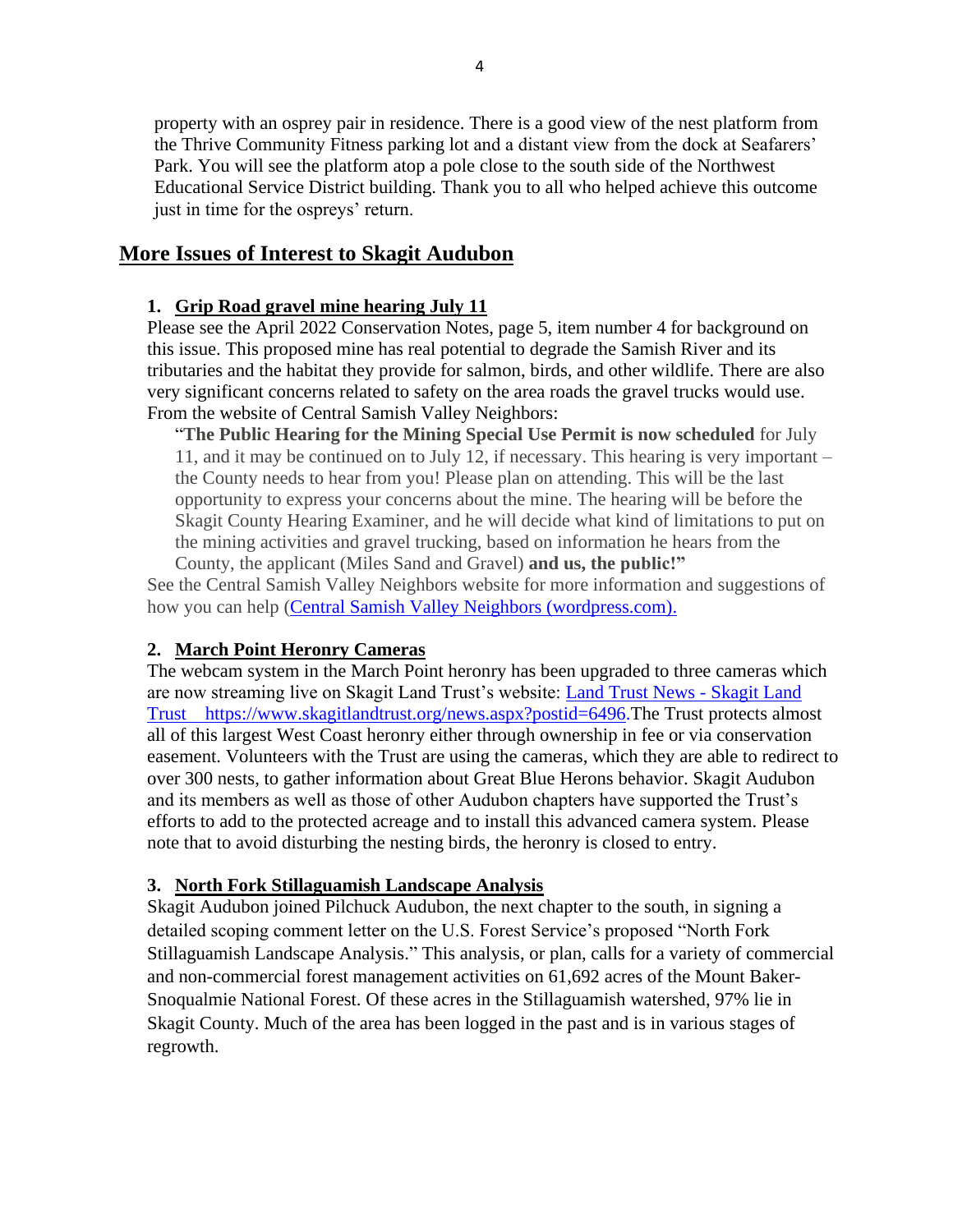The Forest Service proposes to prepare an Environmental Assessment (EA) of the Landscape Analysis to meet the requirements of the National Environmental Policy Act (NEPA). The main point of the joint comment letter is that the scale and controversial nature of what is proposed indicates that complying with NEPA requires doing an Environmental Impact Statement (EIS). An EIS involves a more in-depth analysis of potential environmental and other impacts than does an EA and requires considering alternatives to the proposed action.

This issue matters to Skagit Audubon because the large block of forest habitat that is the focus of the plan (i.e. the "Analysis") includes habitat for Spotted Owl, Marbled Murrelet, and many other species. The plan also has implications for climate change given the opportunity for carbon sequestration, which isn't addressed, by not cutting older trees and allowing trees that are eventually to be harvested to grow for a longer period.

The part of the national forest on which the Analysis focuses is part of the Finney Adaptive Management Area (AMA). The 1994 Northwest Forest Plan, written to among other things ensure the survival of the Spotted Owl and Marbled Murrelet, designated AMAs as places where new approaches to forest management could be tried. In 2013 Skagit Audubon commented in detail on the environmental assessment for a planned thinning and harvesting plan on a different part of the Finney AMA. That plan and the North Fork Stillaguamish Landscape Analysis are underlain by an intent to provide commercial timber harvest opportunities while at the same time achieving various ecological objectives. A major purpose of AMAs is to develop ways of hastening the succession of second-growth forest to old growth conditions that will support Spotted Owls, Marbled Murrelets, and other oldgrowth dependent species. Whether this is feasible remains a subject of contention among forest ecologists.

4. The following website has the background information for the North Fork Stillaguamish Landscape Analysis: Forest Service (usda.gov).

### **5. Proposed amendments to Skagit County's Comprehensive Plan**

### A. Fully Contained Communities

### From the June 2022 *Skagit Flyer* newsletter:

"The Growth Management Act requires a yearly call for proposed amendments to county and city Comprehensive Plans (CP). Since 2015, Bellingham-based developer Skagit Partners has repeatedly submitted proposals to change our county's CP to allow misleadingly termed Fully Contained Communities (FCC). These multi-thousand home developments would be built on rural land outside the county's incorporated towns and their adjacent, designated Urban Growth Areas. The impacts to habitat and to agricultural and forested resource lands would drastically change Skagit County forever and devastate the bird diversity and numbers Audubon members so value.

"Last year when the Board of County Commissioners (BOCC) hinted support for an end run by Skagit Partners around the 2002 agreement among county, cities, and towns on how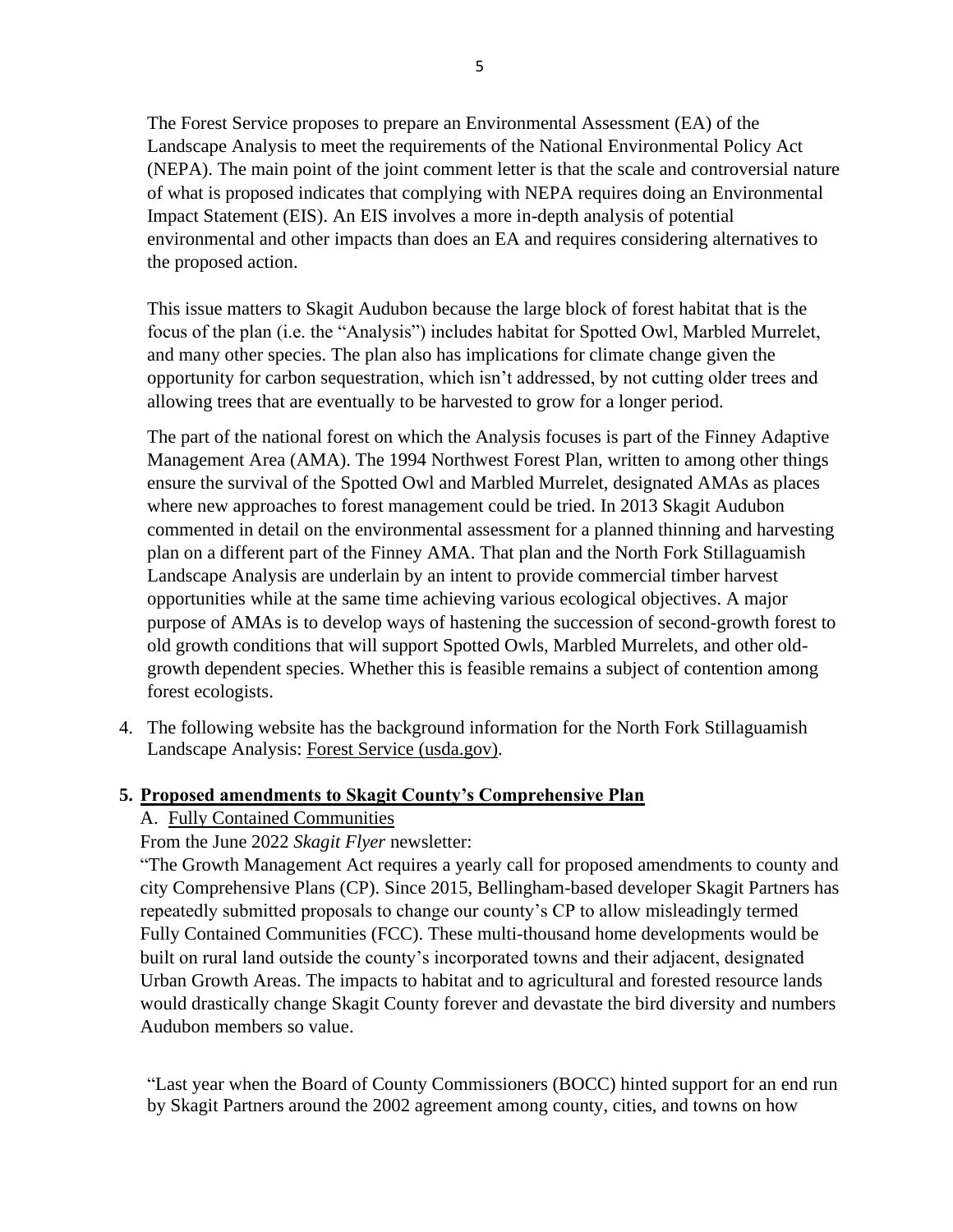major development policy decisions are to be made, an unprecedented coalition formed among farming interests and conservation groups, including Skagit Audubon (Right Growth, Right Place (rightgrowthrightplace.org)). The upshot was a January 2022 BOCC resolution to abide by that long-standing agreement and defer further consideration of FCCs until the Growth Management Act Steering Committee (GMASC) deliberated the issue. The GMASC consists of the county commissioners and the mayors with the mayors' votes population-weighted. At present, enough mayors oppose FCCs to protect Skagit County from this threat.

"Skagit Partners yet again submitted an FCC-related proposed amendment (LR22-02; see 2022 Comprehensive Plan Amendments (skagitcounty.net)) for the 2022 Comprehensive Plan docket. Skagit County's Planning & Development Services Department is recommending the BOCC 'defer' this proposal rather than simply excluding it. Skagit Audubon sees no reason to defer this renewed proposal and remains strongly opposed to ever allowing FCCs in Skagit County."

Skagit Audubon submitted comments to this effect. In June or July, the County Commissioners will decide which of the proposed amendments to docket. Docketing does not mean final approval. PDS staff further study docketed proposals, on which the Planning Commission then deliberates before sending a recommendation on approval or rejection to the County Commissioners.

For more background on FCCs see the Conservation Notes on the Skagit Audubon website: Skagit Audubon Society - Home under the Conservation tab at the top of the page.

#### B. Small Scale Wind Turbines

Among the PDS staff proposed 2022 amendments to the county's Comprehensive Plan is one which would simplify permitting requirements for small scale wind turbines for producing electricity.

"C22-1 Wind Turbine Use Amendment

"Summary: The petition would add wind turbines as an allowed use in the code. Wind turbines are included by reference in the definition for net metering systems; however, wind turbines are not an allowed use in any zone in the code. Wind turbines would be an accessory use to a residential property, with only one wind turbine allowed per property. The wind energy consumed would only be for personal use by the property owner." (p.11 in

2022 Planning Docket BOCC StaffReport 04252022 wAttachments.pdf)

National Audubon supports the use of wind turbines to produce electricity where siting can minimize effects on birds (Wind Power and Birds | Audubon). Studies of wind turbines' adverse effects on birds generally have to do with large commercial installations. Skagit Audubon's comments to the County Commissioners and PDS staff urged them to research the literature on potential impacts from small scale turbines rather than assuming there would be none, as implied by one of the County Commissioners. Skagit Audubon's